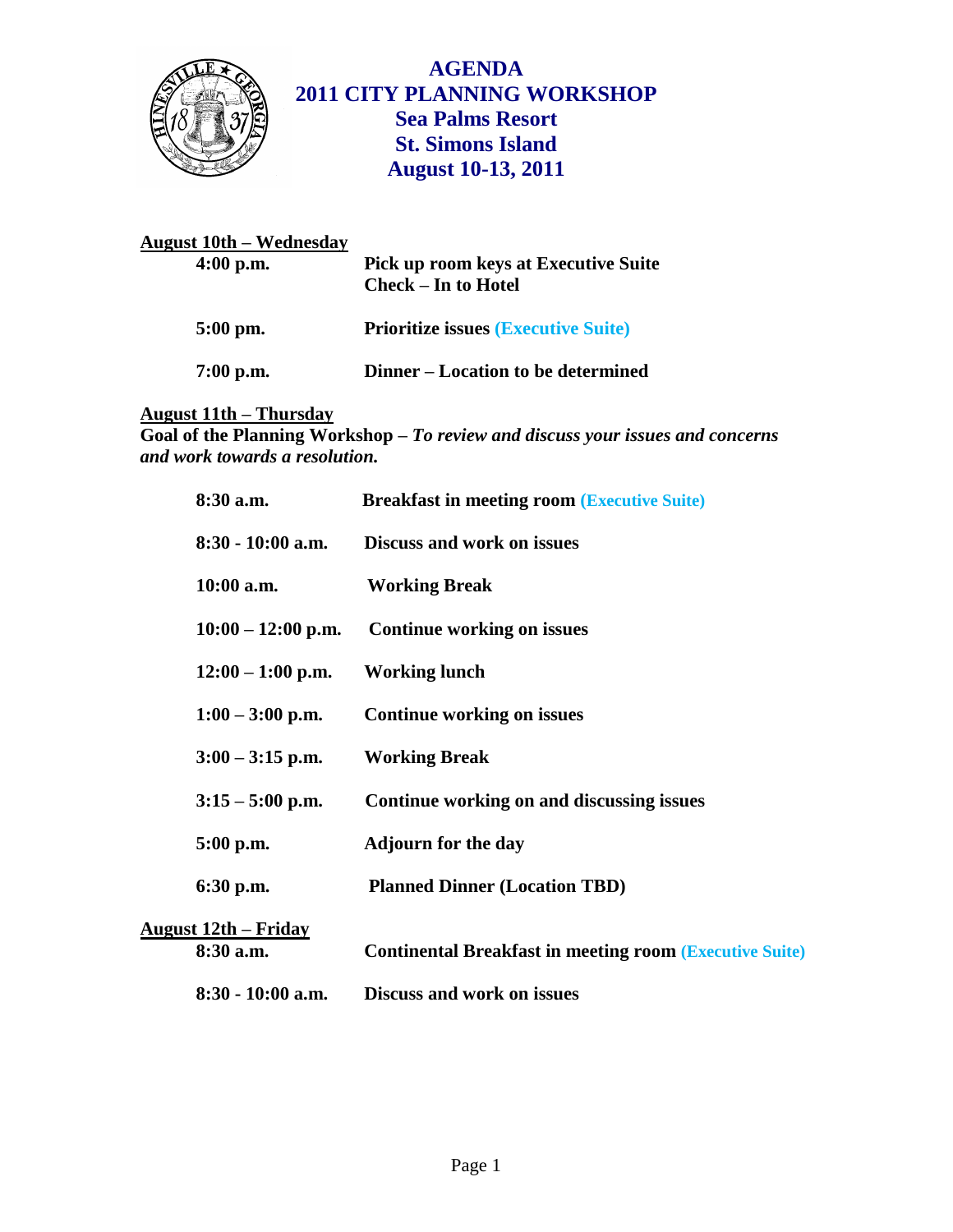## **AGENDA 2011 CITY PLANNING WORKSHOP Sea Palms Resort August 10 – 13, 2011**

| $10:00$ a.m.         | <b>Working Break</b>              |
|----------------------|-----------------------------------|
| $10:00 - 12:00$ p.m. | <b>Continue working on issues</b> |
| $12:00 - 1:00$ p.m.  | <b>Working lunch</b>              |
| $1:00-3:00$ p.m.     | <b>Continue working on issues</b> |
| $3:00 - 3:15$ p.m.   | <b>Working Break</b>              |
| $3:15 - 5:00$ p.m.   | <b>Continue working on issues</b> |
| $5:00$ p.m.          | <b>Adjourn for the day</b>        |
| $6:30$ p.m.          | <b>Planned Dinner (TBD)</b>       |

## **August 13, 2010 – Saturday**

| 8:30 a.m.         | <b>Check out (return keys to Sherry)</b>               |  |
|-------------------|--------------------------------------------------------|--|
| $8:30$ a.m.       | <b>Breakfast in the meeting room (Executive Suite)</b> |  |
| $10:00$ a.m.      | <b>Working Break</b>                                   |  |
| <b>12:00 Noon</b> | <b>Conclusion of Workshop</b>                          |  |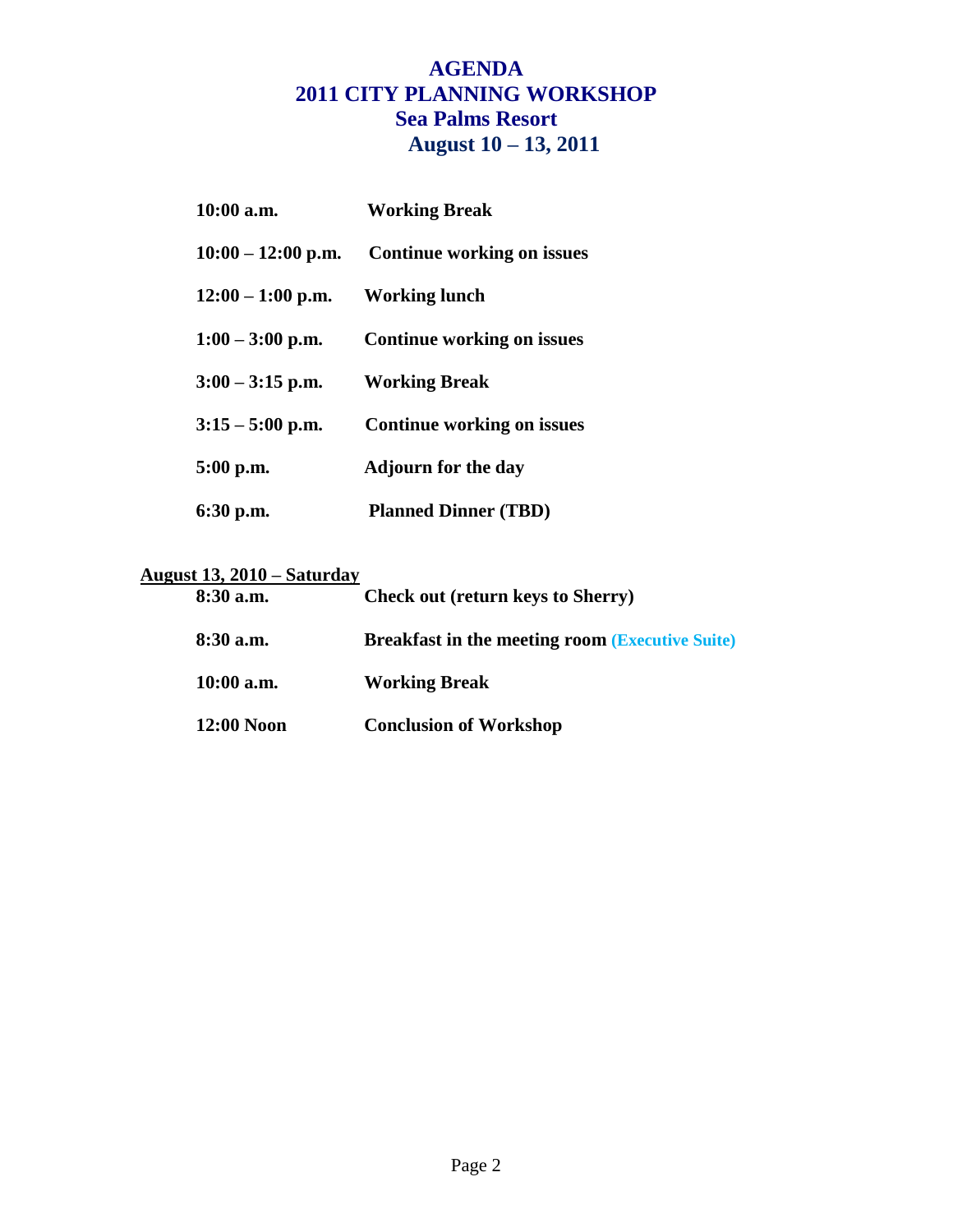| <b>Issue</b> | Issue                                                                                                                               | <b>Author of Issue</b>                                                      |
|--------------|-------------------------------------------------------------------------------------------------------------------------------------|-----------------------------------------------------------------------------|
| #            |                                                                                                                                     |                                                                             |
| 1.           | Fee Schedule and procedures for special event<br>permits                                                                            | C.M. David Anderson, Sr.                                                    |
|              | Come up with a fee schedule, (instead of waiving<br>the fees) for special alcohol permits issued to                                 |                                                                             |
|              | organizations such as Chamber of Commerce,                                                                                          |                                                                             |
|              | HDDA for events. Events include Blues & BBQ,                                                                                        |                                                                             |
|              | Oktoberfest, and Liberty Fest. Currently, we waive<br>all fees including charges for polycarts and trash<br>pickup after the event. |                                                                             |
| 2.           | <b>Recreation for the Youth</b>                                                                                                     | C.M. David Anderson, Sr.                                                    |
| 3.           | Unincorporated Islands in the City of Hinesville                                                                                    | C.M. David Anderson, Sr.                                                    |
|              | Rectify service delivery issues                                                                                                     |                                                                             |
| 4.           | <b>Add Council districts and staggered terms</b>                                                                                    | C.M. David Anderson, Sr.                                                    |
| 5.           | Make Highway 84 accessible to handicap persons                                                                                      | C.M. David Anderson, Sr.                                                    |
|              | From General Stewart Way to Ralph Quarterman Rd                                                                                     |                                                                             |
| 6.           | <b>Change name of Frank Cochran Dr. to Veterans</b><br>Pkwy.                                                                        | <b>C.M. David Anderson, Sr. and Mayor</b><br><b>Pro-tem Charles Frasier</b> |
|              | Effective January 12, 2012                                                                                                          |                                                                             |
| 7.           | <b>Board Appointment Policy</b>                                                                                                     | C.M. David Anderson, Sr.                                                    |
|              | Change language to say each district has the right<br>to appoint a board member unless qualification plays<br>a part                |                                                                             |
| 8.           | Ditch maintenance frequency/schedule and zone<br>map                                                                                | C.M. David Anderson, Sr.                                                    |
| 9.           | <b>Saunders Avenue – extended to Frank Cochran</b><br><b>Drive</b>                                                                  | C.M. David Anderson, Sr.                                                    |
| 10.          | <b>Get tough on Code Enforcement</b>                                                                                                | C.M. David Anderson, Sr.                                                    |
| 11.          | <b>Change Vehicle Policy</b>                                                                                                        | C.M. David Anderson, Sr.                                                    |
|              | Do not allow employees to take home vehicles if                                                                                     |                                                                             |
|              | they live outside of Liberty County                                                                                                 |                                                                             |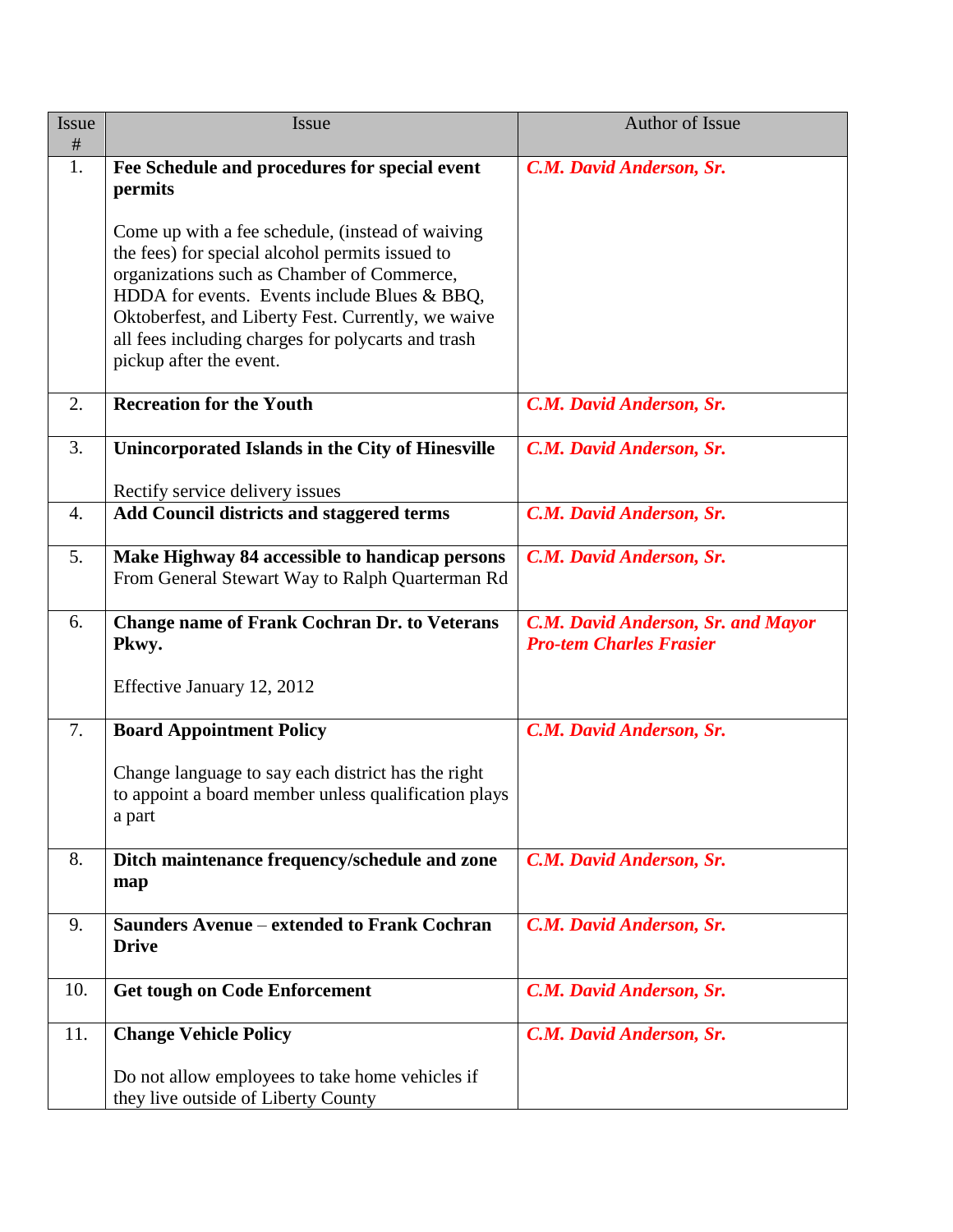| <b>Issue</b><br># | <b>Issue</b>                                                          | <b>Author of Issue</b>               |
|-------------------|-----------------------------------------------------------------------|--------------------------------------|
| 12.               | Early out program for retirement                                      | <b>C.M. Kenneth Shaw</b>             |
| 13.               | Quarterly check up on projects/funding                                | <b>Mayor Pro-tem Charles Frasier</b> |
| 14.               | Improvements on MLK @ the intersection of 84<br>& MLK                 | <b>Mayor Pro-tem Charles Frasier</b> |
| 15.               | Update on college or whatever is going in<br><b>Memorial Dr. area</b> | <b>Mayor Pro-tem Charles Frasier</b> |
| 16.               | Day labor pool - location/site                                        | <b>Mayor Pro-tem Charles Frasier</b> |
| 17.               | <b>Bradwell Park update</b>                                           | <b>Mayor Pro-tem Charles Frasier</b> |
| 18.               | <b>Irene Thomas Park expansion</b>                                    | <b>Mayor Pro-tem Charles Frasier</b> |
| 19.               | <b>Annexation of Gum Branch - West side</b>                           | <b>Mayor Pro-tem Charles Frasier</b> |
|                   | Unincorporated islands need to be zoned                               |                                      |
| 20.               | <b>Minority contract policy</b>                                       | <b>Mayor Pro-tem Charles Frasier</b> |
| 21.               | <b>Robert's Rules of Order</b>                                        | <b>Mayor James Thomas</b>            |
| 22.               | <b>Bring suit against Dept. of Commerce</b>                           | <b>Mayor James Thomas</b>            |
|                   | Policy on counting deployed soldiers                                  |                                      |
| 23.               | Bring the LCPC engineering back in house                              | <b>C.M. Jason Floyd</b>              |
| 24.               | <b>Shelving Liberty Transit</b>                                       | <b>C.M. Jason Floyd</b>              |
| 25.               | <b>Saving money/cut costs</b>                                         | <b>Mayor Pro-tem Charles Frasier</b> |
| 26.               | <b>City Park Ordinance</b>                                            | <b>Kenneth Howard</b>                |
| 27.               | <b>Update on Affirmative Action Policy/Program</b>                    | <b>Kenneth Howard</b>                |
| 28.               | <b>Cost Cutting Initiatives (MACE)</b>                                | <b>Mayor Pro-tem Charles Frasier</b> |
| 29.               | <b>Traffic Flow in Hinesville</b>                                     | <b>Mayor Pro-tem Charles Frasier</b> |
| 30.               | <b>Update turning lane and streetscape</b>                            | <b>Mayor Pro-tem Charles Frasier</b> |